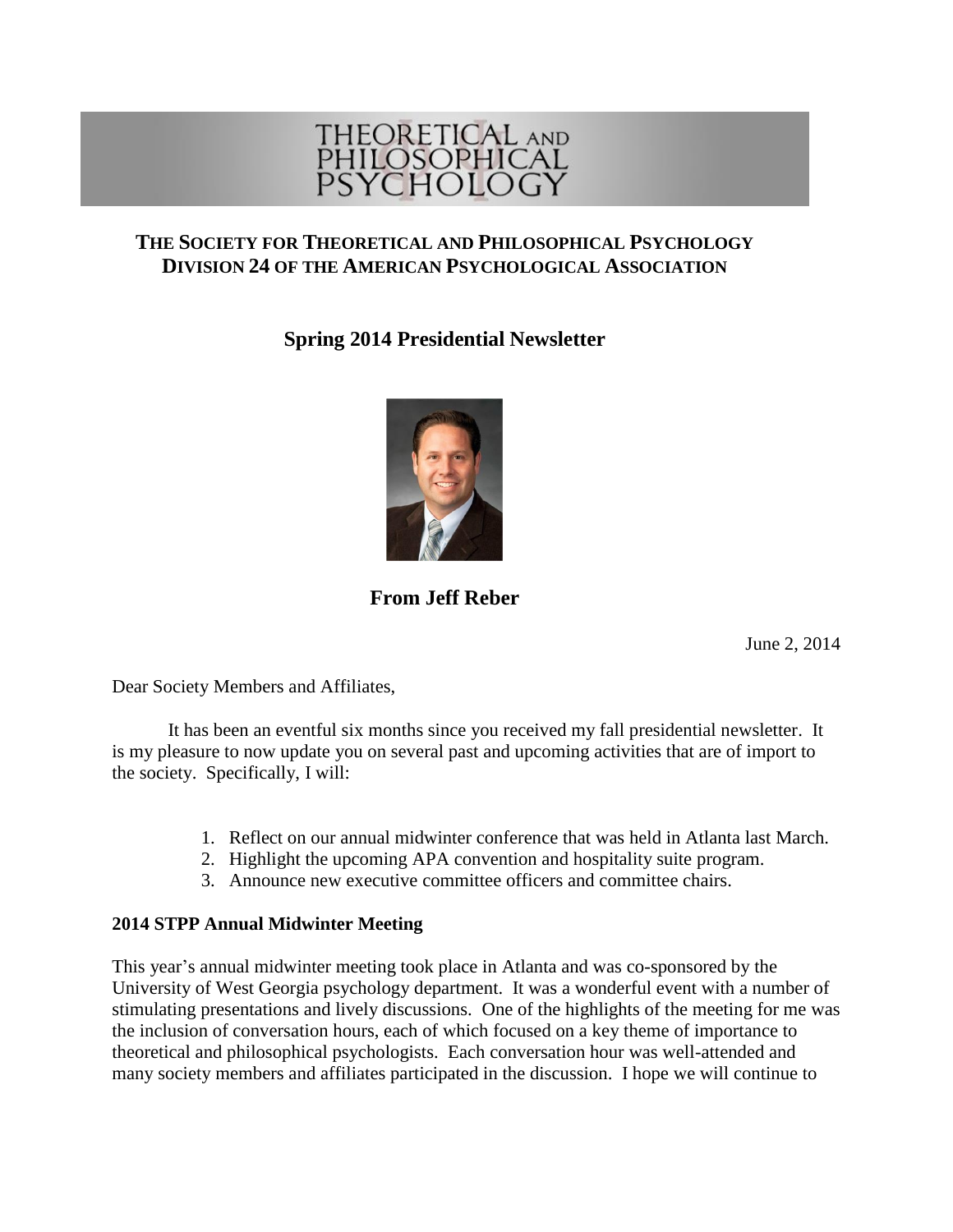include these less formal opportunities for collegial exchange in our future midwinter meetings as well as in our annual convention programming (more to come on that later).

I was also pleased to witness and participate in a number of intergenerational discussions and meals that spontaneously emerged outside of the formal programming. By "intergenerational" I mean interactions that included seasoned members, early career members, scholarly and professional affiliates, and students, all talking together about the topics and themes that ignite their passions. These intergenerational exchanges enhanced the sense of community felt at the conference and I encourage all of you to continue to extend your circle of conversation to include society members and affiliates from all ages and backgrounds. We have a special social planned for the hospitality suite at the APA convention this August that is designed to facilitate this intergenerational dialog in a really interesting way (more to come on that later as well).

Finally, I wish to thank our on-site hosts, Kareen Malone and Lisa Osbeck, our program cochairs, Joe Ostenson and Josh Clegg, and our student workers for their outstanding efforts, planning, and running of the conference. It was a truly excellent conference!

## **2014 Annual APA Convention**

*APA's Collaborative Program***.** This year's convention, which will be in Washington, DC from August 7-10, will be the first in which collaborative programming takes center stage. There will be 78 collaborative presentations which are sponsored by at least two divisions and address topics of broad import to the discipline. Our society is a co-sponsor on three of these special presentations, two of which address the lifelong training and development of psychologists and one that examines the perspectives of ethnic minority groups on death and dying. I encourage all of you to attend these excellent symposia (a complete list of collaborative presentations is currently available at [http://apa.org/convention/programming/collaborative/index.aspx\)](http://apa.org/convention/programming/collaborative/index.aspx).

*Division-level Collaboration***.** We will also continue with our tradition of sharing sponsorship of collaborative presentations with other foundation divisions in our *Big Questions, Essential Conversations* symposia series. This year we will co-sponsor two symposia within this series, one of which addresses "psychology's unresolved relationship with the good life" (co-sponsored by division 32), and another that addresses the topic of psychology and civil liberties (cosponsored by division 39). I strongly encourage you to attend these two excellent symposia. In addition, we will sponsor a symposium on transcendence that is co-sponsored by division 36 and a symposium on the "missing bricks" in psychology's foundation that includes presenters from several APA divisions. We are pleased to be working again this year so closely with colleagues from a diverse range of backgrounds and specialty areas.

*Hospitality Suite Program***.** This year marks the first year in our history that our society will host its own hospitality suite. Given the sharp cut in division programming hours that was required to accommodate APA's new collaborative program, it has become necessary for many divisions to include hospitality suite programming as a significant portion of the overall convention program. We see this as an exciting opportunity to move forward with some innovations in programming that we have already experimented with at previous conventions in which we have rented hospitality suite hours from other divisions. Just as importantly, it gives us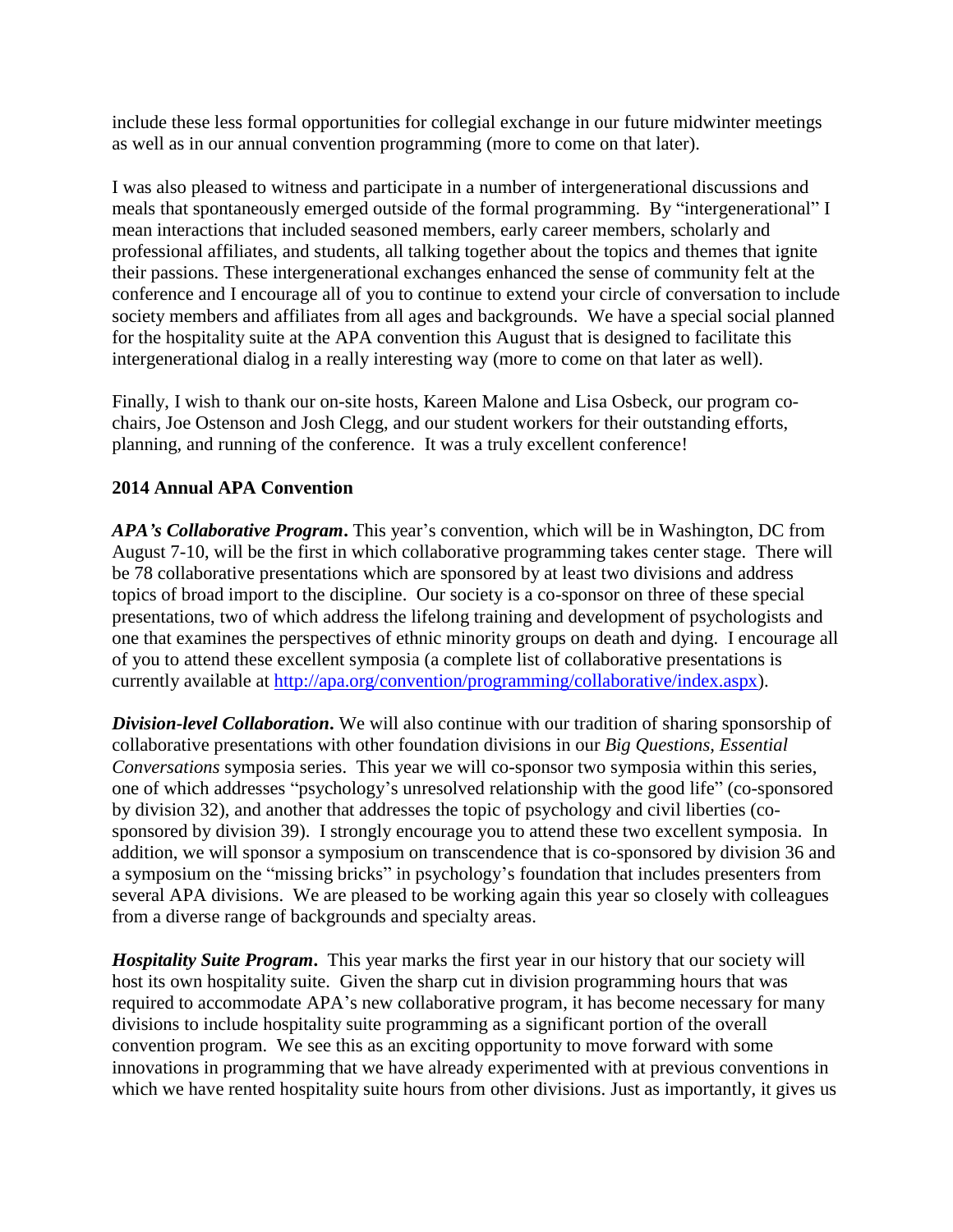the opportunity to strengthen relationships within our society and between our society and other divisions and groups. A full convention program, which includes the hospitality suite program will be posted to our website, shared via our listserve, and posted by APA in the next week or so, but here are a few highlights to whet your appetite.

*Conversation hours*. As I mentioned before, our midwinter program was strongly improved by the inclusion of several conversation hours which addressed a number of key topics of importance to members of the society. We will be hosting half a dozen conversation hours in our hospitality suite on general topics emerging from specific presentations, which will include transcendence, the good life, pluralism, ethics, faith, and diversity. We look forward to your participation in these discussions!

*Social Hours*. I also mentioned previously the value of intergenerational exchanges that emerged at the midwinter conference and strengthened our sense of community. We have structured our hospitality suite program to allow for a number of these exchanges to take place at the convention. For example, we have three social hours planned this year: 1) a general social hour for all members, affiliates, and guests, 2) a mentoring social hour for students and early career psychologists, and 3) a "living legends" social that features former recipients of the Gittler and lifetime achievement awards.

*Presidential Programming*. There will be several presentations in the hospitality suite that I have selected for their fit with my presidential initiatives and the convention theme. I am particularly excited to announce two special nights of programming. First, the theme for Thursday night will be theoretical and philosophical psychology and the holocaust. Thanks to the generosity of the United States Holocaust Memorial Museum, we have the great fortune of hosting a talk by a research fellow from the museum as well as a talk by a holocaust survivor. We will also provide admission tickets for the museum's main exhibit that evening for those of you who would like to visit the memorial museum during your stay in DC. To listen to the narrative of a survivor in his or her own words is a very special and increasingly rare opportunity, and I strongly encourage your attendance that evening.

A second night of special programming will focus on theoretical and philosophical psychology and the cinema and will feature a talk by an expert in the cinematic arts followed by the viewing of a film that illustrates several key topics discussed in the talk. All are welcome to attend, but we are especially eager to have student affiliates and ECPs join us for this exciting event.

#### **Executive Committee Changes**

The process for electing and appointing officers begins with a call for nominations, which I sent out a few months ago, followed by a meeting of the past-president, president, and president-elect, who add nominations and consult on new appointments. This year, we received one nomination for president and the presidents committee added three more nominees. Unfortunately, only one nominee accepted the invitation to run for election and ended up running unopposed. Luckily, our candidate is outstanding, has a great deal of experience in the society, and will do a great job.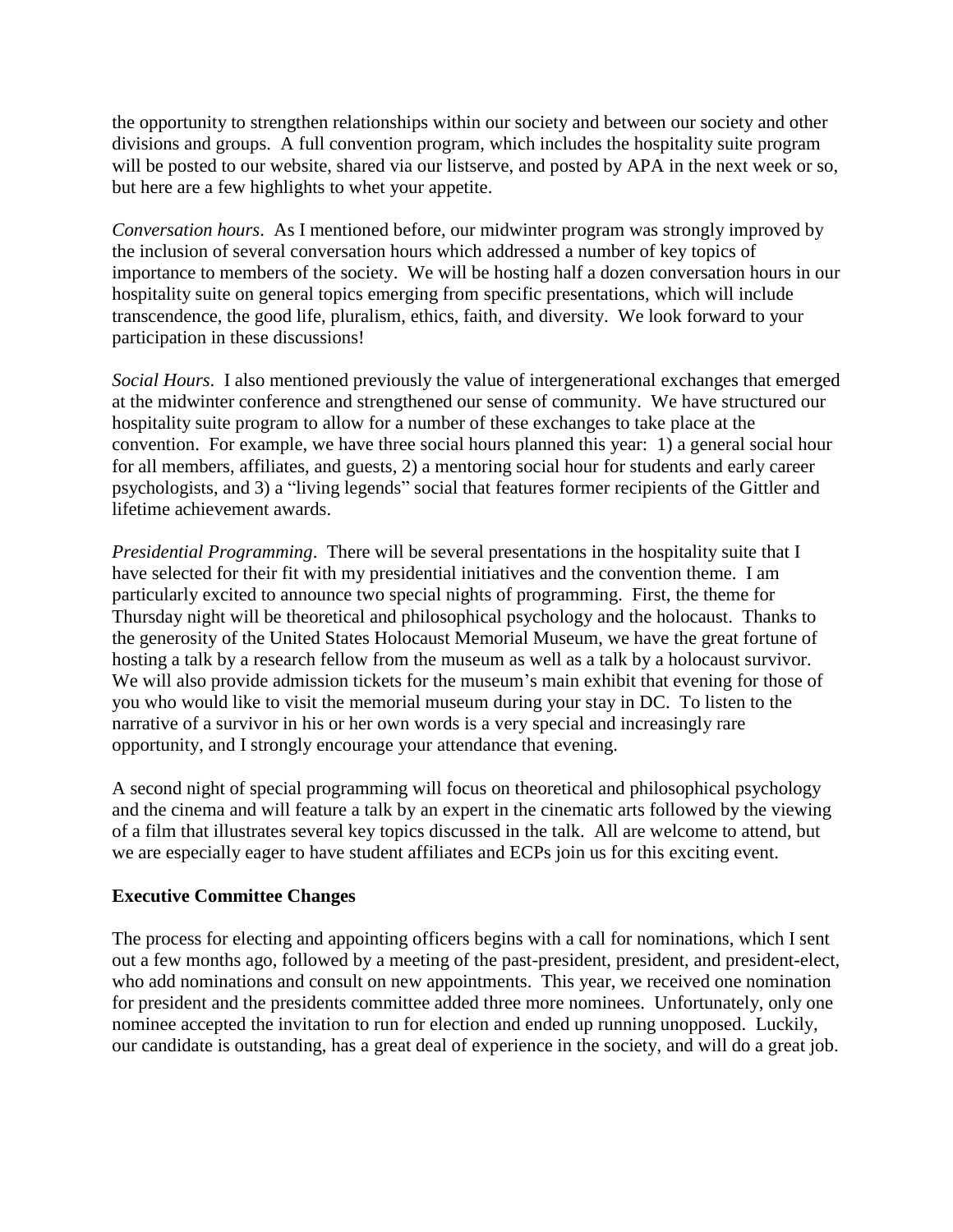The presidents committee also came up with three nominees for member-at-large, but only one nominee accepted the invitation to run for that office as well. Again, the candidate who did run is excellent and experienced and we are lucky to have her aboard. However, I think a society functions at its best and shows evidence of vitality and growth when its members are eager to serve and seek office. I share this information with you to alert you to a concern (this is not the first year of unopposed elections) and to encourage you to nominate yourselves and others for positions on the executive committee. If nominated I hope you will accept the invitation to run for office, if it is at all possible for you to serve.

With that said, here are the newly elected and appointed members of the executive committee:

## *President-Elect: Steve Harrist*

Candidate Statement: I feel sincerely honored by the invitation to run for president of the Society for Theoretical and Philosophical Psychology. At the next annual meeting of STPP/APA Division 24, I am chairing a symposium that will introduce graduate students and interested psychologists to the field of theoretical and philosophical psychology. Along with colleagues from the Society, I am also proposing an edited book on the same topic—*Introduction to Theoretical and Philosophical Psychology*. The purpose of the symposium and the book are to familiarize those who are new to the field with the sort of background information that will allow them to enter into deeper, more reflective dialogue with senior members of the field. Our annual meeting and our mid-winter meetings offer opportunities for re-engaging with old friends and also encouraging new members and making new friends. But, the limited time we have together sometimes means that these activities compete for time and attention. If I am elected president of the Society, I will work to expand opportunities for old friends to work together to welcome new members into our community of scholars and show the relevance of our kind of work (e.g., critical inquiry into unexamined theoretical and philosophical assumptions) to the discipline of psychology. My education includes: Ph.D. – Clinical Psychology, University of Tennessee; Postdoctoral Fellow, Center for Psychotherapy Research, Vanderbilt University; M.A. – School Psychology, Trinity University; and B.A. – English, University of Texas. I serve as the Hyle Family Endowed Professor in K-20 Leadership at Oklahoma State University and as Interim Head of the School of Applied Health and Educational Psychology. My scholarly interests include philosophical hermeneutics and ethical theory and recent articles include: "Pathologizing the normal, filling up the empty self, and Virtue Ethics" (*Journal of Contemporary Psychotherapy*), "Levinas and hermeneutics on ethics and the other" (*Theory & Psycholog*y), and "Disguised ideologies in counseling and social justice work" (*Counseling and Values*). I now serve as secretary for the Society for Theoretical and Philosophical Psychology and in the past I have served as program chair and reviewer for the APA Division 24 meetings, reviewer for the *Journal of Theoretical and Philosophical Psychology*, and have been active as a presenter at STPP meetings for a number of years.

## *Member-at-large: Sarah Hickinbottom-Brawn*

Candidate Statement: Sarah Hickinbottom-Brawn is a faculty member in the Department of Educational Studies at Kwantlen Polytechnic University. Her scholarly interests include sociocultural and historical constituents of self, identity, and personhood; historical and cross